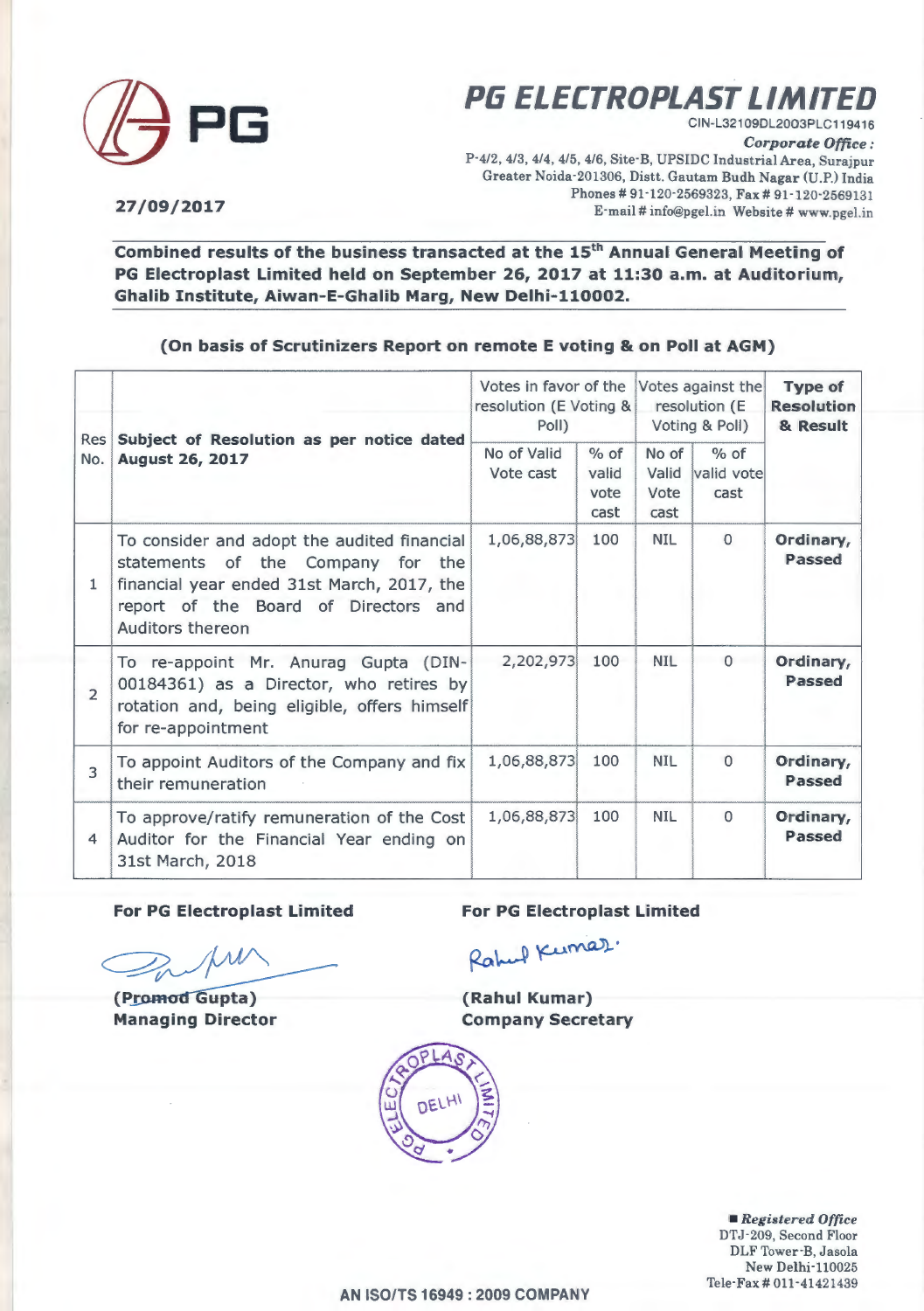



### **SCRUTINIZER'S REPORT**

*[Pursuant to Section 108* & *110 of the Companies Act, 2013 and the Companies (Management & Administration) Rules, 2014j*

To,

The Chairman PG ELECTROPLAST LIMITED DTI-209, 2nd Floor, DLF Tower B-Jasola, Plot 11 Non Hierarchical Commercial Centre, Jasola New Delhi-l10025

Dear Sir,

I, Vishal Rai, Company Secretary in Whole-Time Practice (FCS No.6238, CP No. 6452), having office at 2/11B, Basement, Jangpura-A, New Delhi-110014, was duly appointed as a Scrutinizer by PG Electroplast Limited for the purpose of scrutinizing the voting through Ballot Form and e-voting at the 15<sup>th</sup> Annual General Meeting pursuant to Section 108 & 110 of the Companies Act, 2013, read with Rule 20 & 22 of the Companies (Management & Administration) Rules, 2014 as amended from time to time.

1. The Management of the Company is responsible to ensure compliance of the requirements of the Companies Act, 2013 and Rules relating to voting through Evoting and ballot form at the Annual General Meeting venue for the resolutions proposed in the Notice of 15<sup>th</sup> Annual General Meeting of the members of the Company dated 26th September, 2017.My responsibility as a Scrutinizer is to ensure that the voting process is conducted in a fair and transparent manner and is restricted to make a Scrutinizer's report for the votes casts in "favour" or "against" on the resolutions proposed in the Notice of the 15<sup>th</sup> Annual General Meeting of the Company, based on the report provided by Karvy Computershare Pvt. Ltd, the agency engaged by the Company to provide e-voting facility for voting through electronic means.



1 S D **RUST** 

Ell  $\alpha$ IRUS

 $\circ$  $\frac{8}{2}$ PUIING

 $\overline{P}$ !!II - ..

H. O.: 2/11-B, Basement, Jangpura-A, New Delhi-110014 Tel.: 91-11-2437 5230, 2437 5455 E-mail: rsjassociates@gmail.com Visit us : www.rsj.netin  $\div$  FARIDABAD  $\div$  MEERUT  $\div$  NOIDA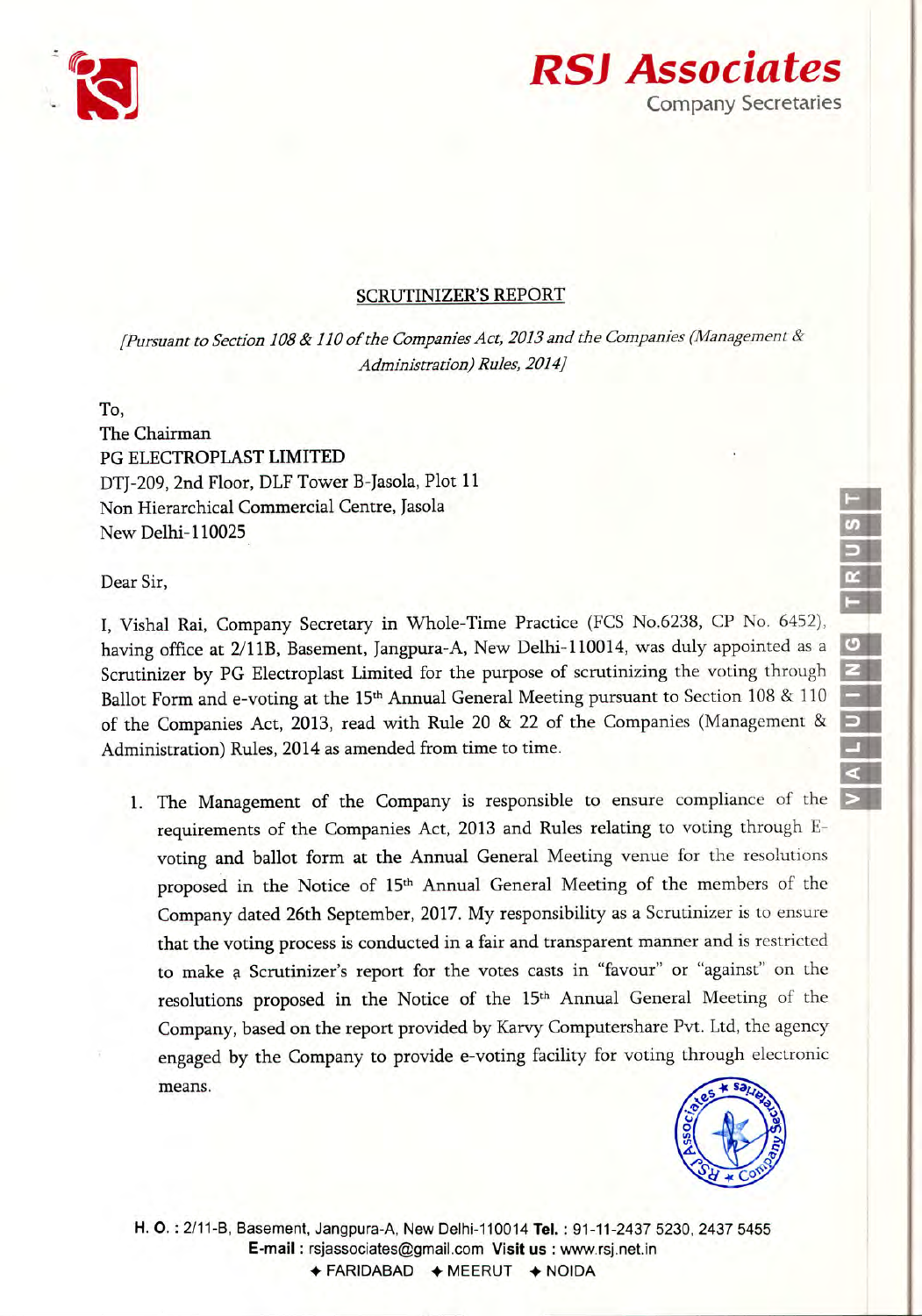- 2. In terms of the aforesaid Notice and as per the provisions of Section 108 of the Companies Act, 2013 (the 2013 Act) read with Rule 20 of the Companies (Management and Administration) Rules, 2014, as amended, the e-voting was kept open for four days from 22<sup>nd</sup> September, 2017 (10.00 A.M. IST) till 25<sup>th</sup> September, 2017 (5.00 P.M. IST).
- 3. The members holding equity shares as on the "cut-off date" i.e. 20<sup>th</sup> September, 2017 were entitled to vote on the resolutions proposed in the Notice calling 15<sup>th</sup> Annual General Meeting.
- 4. The Ballot register was prepared to record equity shareholder's Assent or Dissent received mentioning the particulars of name, folio number or client id of the shareholders, number of share held by them, nominal value of such shares, whether the shares have differential voting rights, if any, details of ballot forms which are invalid.
- 5. The Ballot forms received were scrutinized and reconciled with the records maintained by Registrar and Share Transfer Agent (RTA). The Ballot forms which were incomplete, unsigned, incorrectly completed, incorrectly ticked, defaced, torn, mutilated, over written, wrongly signed have been rejected and treated as invalid.
- 6. At the end of the voting period on  $25<sup>th</sup>$  September,  $2017$  (5.00 P.M. IST), the voting portal of the service provider was blocked forthwith.
- 7. The votes casts were unblocked on 26<sup>th</sup> September 2017 after the AGM, in presence of Ms. Mansi Sethi R/o 44A, 3<sup>rd</sup> Floor, Bhogal, Jangpura Road, New Delhi -110014 and Ms. Priya Arora R/o H-14/10, Malviya Nagar, New Delhi - 110017 who acted as witnesses as prescribed under sub-rule 3(xii) of Rule 20 of the Companies (Management and Administration) Rules, 2014, as amended and they have signed as witness in confirmation of the votes being unlocked in their presence.

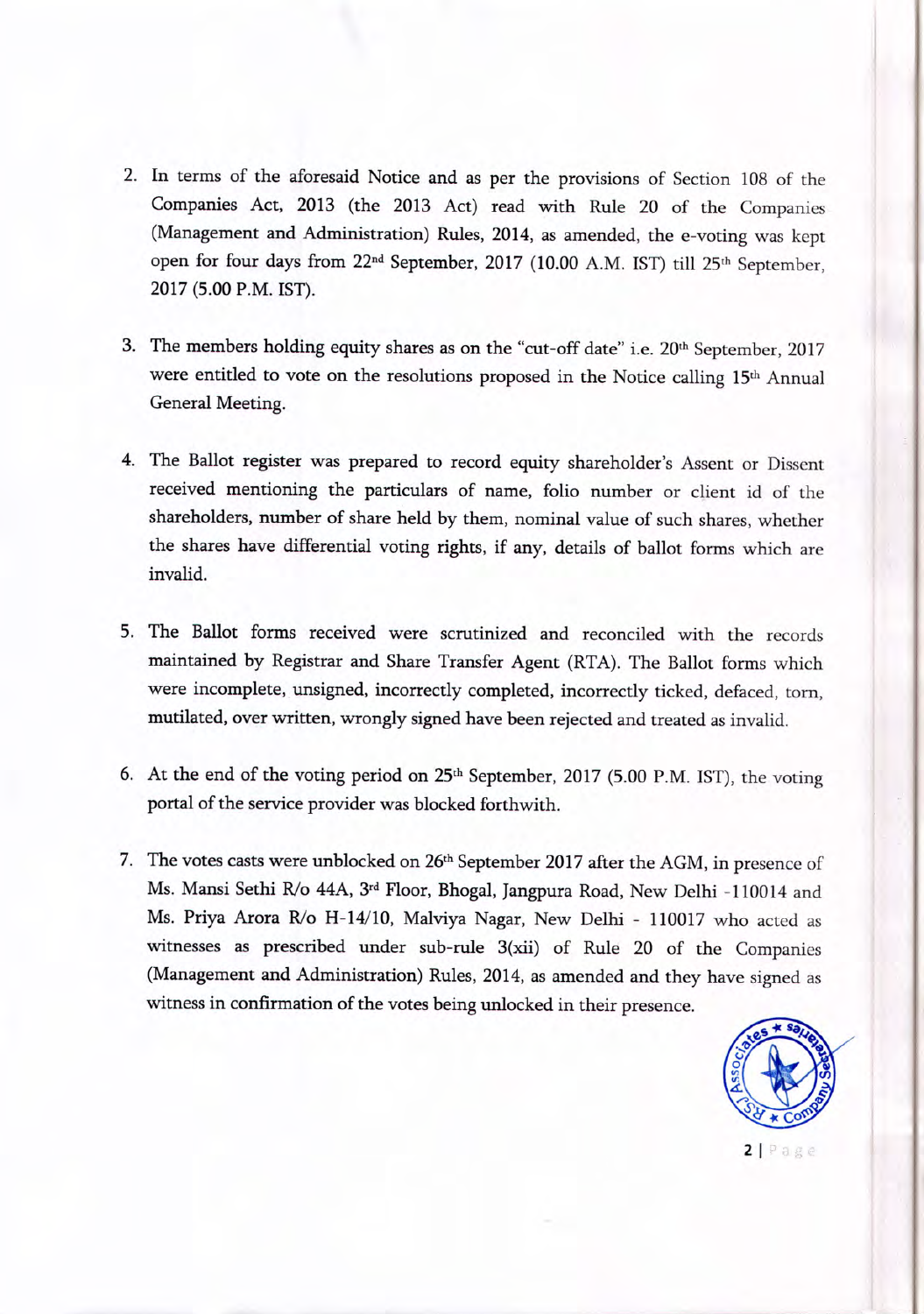8. Thereafter the details containing inter alia, the list of the members, who voted "for" or "against" on each of the resolution that were put to vote, were derived from the ballot forms as received and the report generated from the e-voting website of Karvy Computershare Pvt. Ltd i.e. https://evoting.karvy.com and based on such reports,

15 members have cast their votes through remote e-voting.

35 members have cast their votes through Ballot Form.

Note: Vote Cast through 9 Ballot papers contains the wrong Registered folio no./DP ID No. /Client id No./mismatch in signature, hence not in order and declared invalid.

The brief analysis of the results of the voting through E-voting and ballot form are as under:

### ORDINARY BUSINESS:

## Item No.1

Consideration and Adoption of the audited financial statement of the Company including Balance Sheet and statement of profit and loss accounts for the financial year ended March 31, 2017, the reports of the Board of Directors and Auditors thereon

| Particulars         |                           | Percentage                       |                           |                                           |                           |                                  |          |
|---------------------|---------------------------|----------------------------------|---------------------------|-------------------------------------------|---------------------------|----------------------------------|----------|
|                     | Remote E-voting           |                                  | <b>Ballot Form</b>        |                                           | Total                     |                                  |          |
|                     | No of<br>members<br>voted | No. of<br>Votes cast<br>(shares) | No of<br>members<br>voted | No. of<br><b>Votes</b><br>cast<br>(shares | No of<br>members<br>voted | No. of<br>Votes cast<br>(shares) |          |
| Assent              | 15                        | 10688589                         | 26                        | 284                                       | 41                        | 10688873                         | 100      |
| Dissent             | $\Omega$                  | 0                                | 0                         | $\bf{0}$                                  | $\bf{0}$                  | $\Omega$                         | $\theta$ |
| Total               | 15                        | 10688589                         | 26                        | 284                                       | 41                        | 10688873                         | 100      |
| Abstain/<br>Invalid | $\mathbf{0}$              | $\bf{0}$                         | 9                         | 14                                        | 9                         | 14                               | 0        |



**3** | Page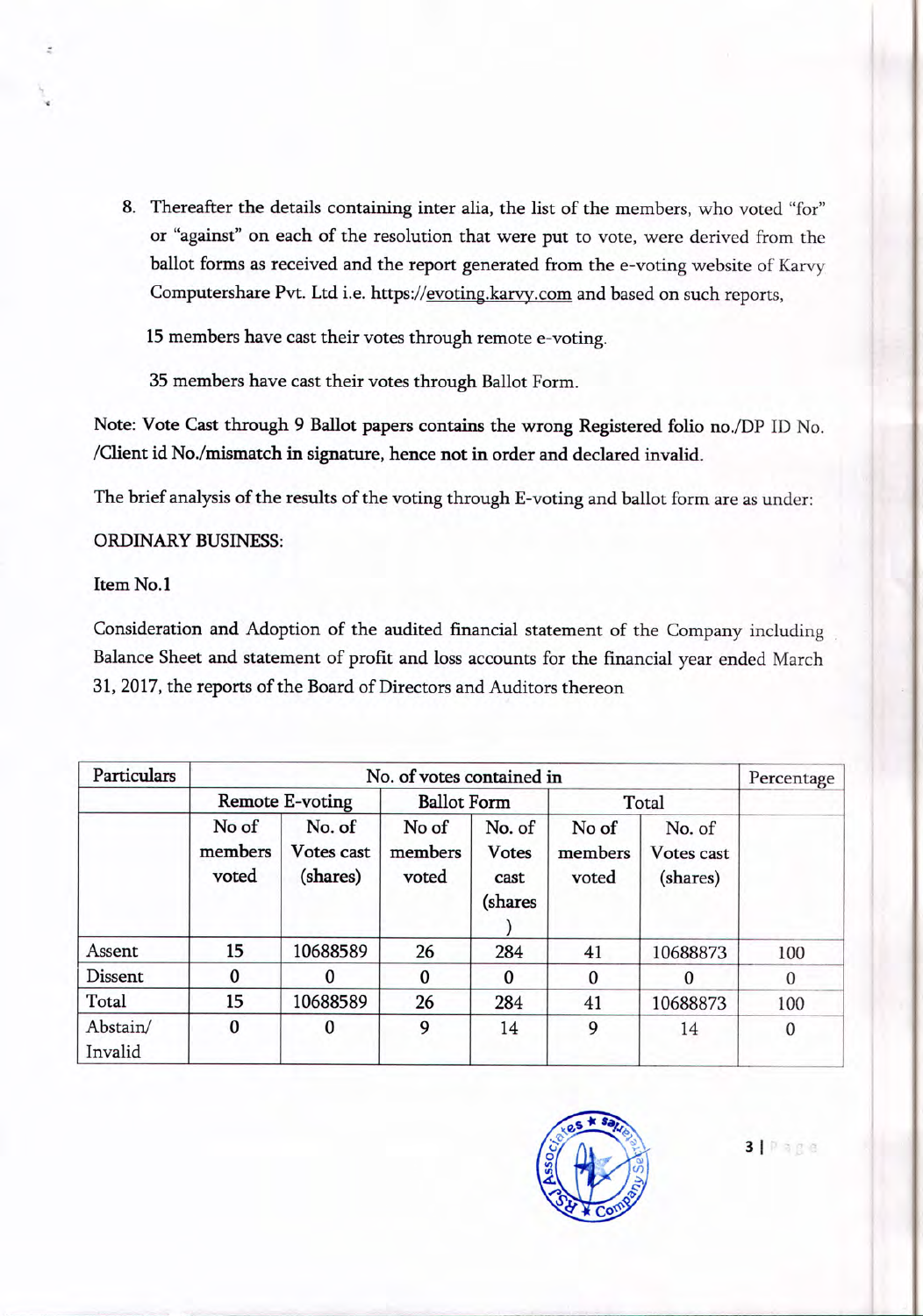## Item No.2

Re-appointment of Mr. Anurag Gupta (DIN: 00184361) as a director, who retires by rotation

| <b>Particulars</b>  |                           | Percentage                                 |                           |                                            |                           |                                     |              |
|---------------------|---------------------------|--------------------------------------------|---------------------------|--------------------------------------------|---------------------------|-------------------------------------|--------------|
|                     | Remote E-voting           |                                            | <b>Ballot Form</b>        |                                            | Total                     |                                     |              |
|                     | No of<br>members<br>voted | No. of<br><b>Votes</b><br>cast<br>(shares) | No of<br>members<br>voted | No. of<br><b>Votes</b><br>cast<br>(shares) | No of<br>members<br>voted | No. of<br>Votes<br>cast<br>(shares) |              |
| Assent              | 10                        | 2202689                                    | 26                        | 284                                        | 36                        | 2202973                             | 100          |
| Dissent             | 0                         |                                            | $\Omega$                  | $\Omega$                                   | $\bf{0}$                  | $\Omega$                            | $\mathbf{0}$ |
| Total               | 10                        | 2202689                                    | 26                        | 284                                        | 36                        | 2202973                             | 100          |
| Abstain/<br>Invalid | 5                         | 8485900                                    | 9                         | 14                                         | 14                        | 8485914                             |              |

# Item No.3

Ratification of appointment/ re-appointment of M/s. Chitresh Gupta & Associates, Chartered Accountants (Firm Registration No. 017079N) as Statutory Auditors of the Company

| Particulars         |                           | Percentage                                 |                           |                                            |                           |                                             |          |
|---------------------|---------------------------|--------------------------------------------|---------------------------|--------------------------------------------|---------------------------|---------------------------------------------|----------|
|                     | Remote E-voting           |                                            | <b>Ballot Form</b>        |                                            | Total                     |                                             |          |
|                     | No of<br>members<br>voted | No. of<br><b>Votes</b><br>cast<br>(shares) | No of<br>members<br>voted | No. of<br><b>Votes</b><br>cast<br>(shares) | No of<br>members<br>voted | No. of<br><b>V</b> otes<br>cast<br>(shares) |          |
| Assent              | 15                        | 10688589                                   | 26                        | 284                                        | 41                        | 10688873                                    | 100      |
| Dissent             | 0                         |                                            | $\bf{0}$                  | $\Omega$                                   | $\Omega$                  |                                             | $\theta$ |
| Total               | 15                        | 10688589                                   | 26                        | 284                                        | 41                        | 10688873                                    | 100      |
| Abstain/<br>Invalid | $\bf{0}$                  | 0                                          | 9                         | 14                                         | 9                         | 14                                          |          |



4| Page